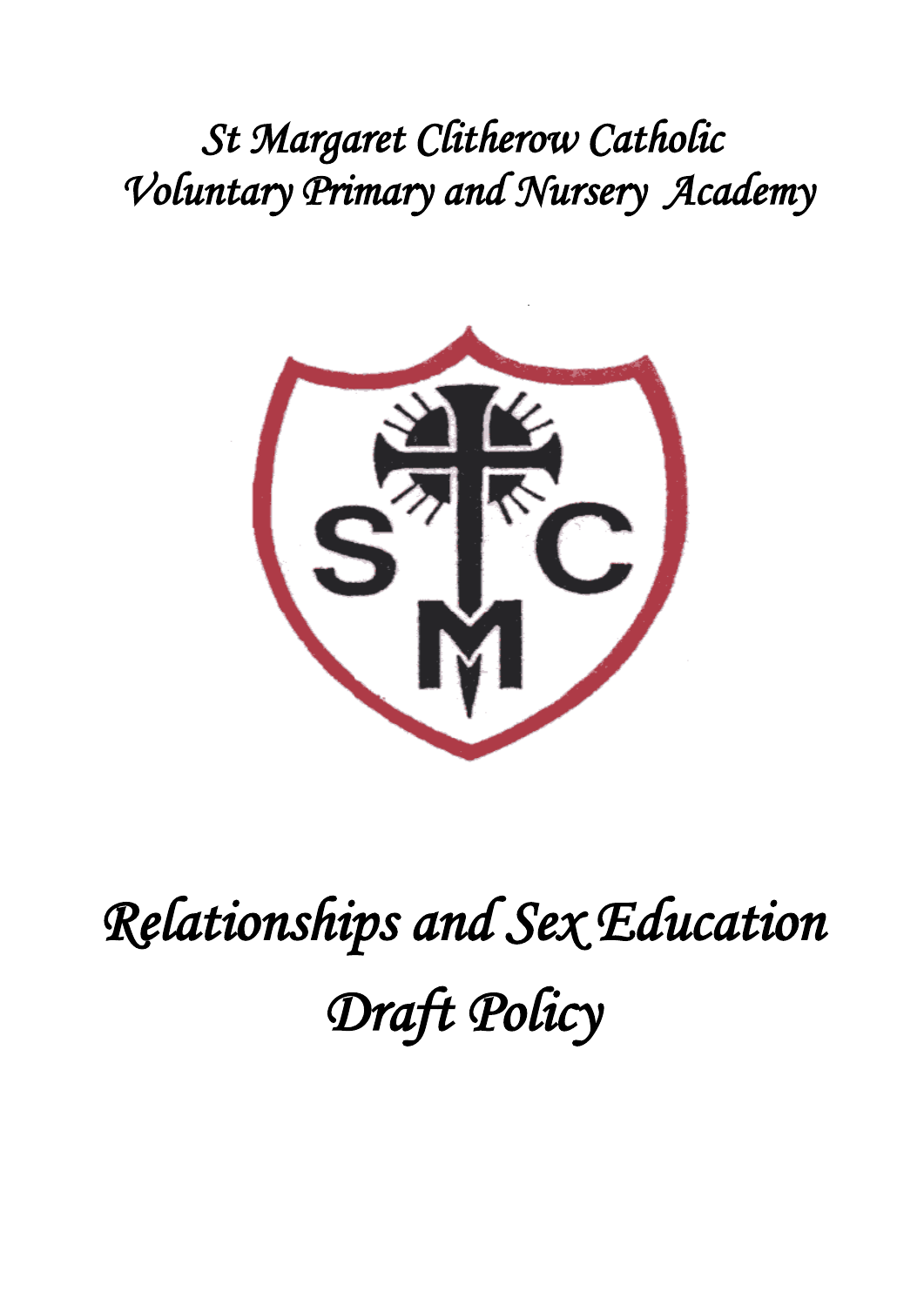![](_page_1_Picture_0.jpeg)

**St Margaret Clitherow Catholic Academy**

![](_page_1_Picture_2.jpeg)

# **RSE Policy**

| <b>Reviewed by Staff:</b> | November 2020 | <b>Agreed by Governors:</b> | November 2020 |
|---------------------------|---------------|-----------------------------|---------------|
| <b>Review Date:</b>       | November 2022 |                             |               |

St. Margaret Clitherow is a Catholic Primary Academy where Core Values underpin every aspect of school life.

### **Mission Statement**

St Margaret Clitherow Academy is a community concerned with the growth and development of the whole person. In our community great importance is attached to every individual. The foundation of all that school does is the person of Christ, who is at the centre of the community. Our aim is to encourage individuals to grow to Christian maturity through the opportunities we provide.

In this policy the Governors and teachers, in partnership with pupils and their parents, set out their intentions about relationships and sex education (RSE). We set out our rationale for, and approach to relationships and sex education in the school.

#### **Describe any consultation that has taken place** e.g.

- $\triangleright$  questionnaires to parents / carers, any meetings etc.
- ➢ Sharing of RSE resources with parents/carers.
- ➢ review of RSE curriculum content
- $\triangleright$  consultation with school governors

#### **Implementation and Review of Policy**

Implementation of the policy will take place after consultation with the Governors in the Advent term 2020.

This policy will be reviewed every 2 years by the Head teacher, RSE Co-ordinator, the Governing Body and Staff.

#### **Dissemination**

The draft policy will be given to all members of the Governing Body, and all teaching and nonteaching members of staff. Copies of the document will be available to all parents through the school's prospectus and a copy is available in the school office. Details of the content of the RSE curriculum will also be published on the school's web site.

#### **Defining relationships and sex education**

The DfE guidance states that "children and young people need to know how to be safe and healthy, and how to manage their academic, personal and social lives in a positive way"1. It is about the development of the pupil's knowledge and understanding of her or him as a sexual being, about what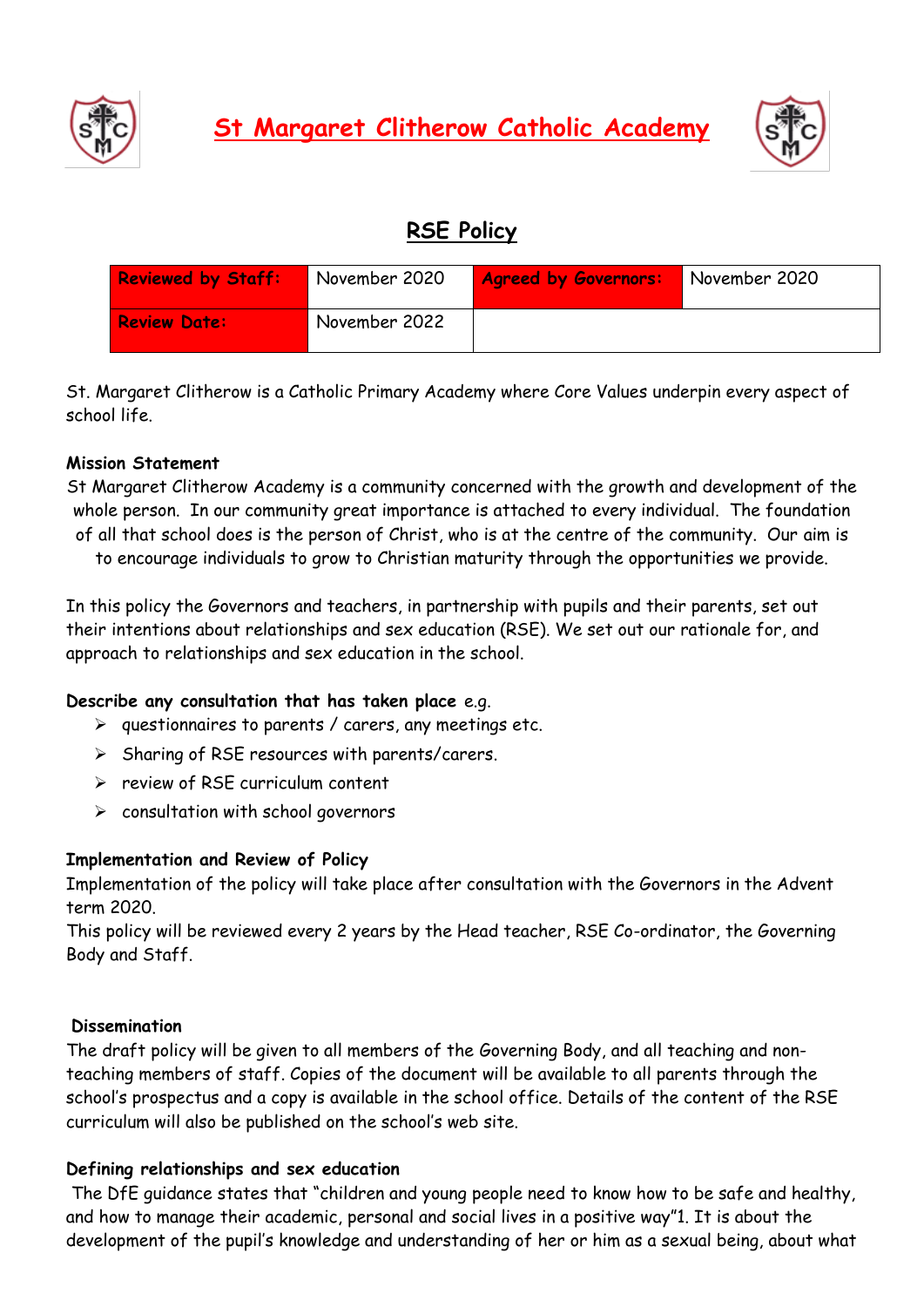it means to be fully human, called to live in right relationships with self and others and being enabled to make moral decisions in conscience. In primary schools the focus should be on "teaching the fundamental building blocks and characteristics of positive relationships, with particular reference to friendships, family relationships, and relationships with other children and with adults."2 This would include the topics of families and the people of who care for me, caring friendships, respectful relationships, online relationships and being safe. In Secondary schools RSE should "give young people the information they need to help them develop healthy, nurturing relationships of all kinds, not just intimate relationships. It should enable them to know what a healthy relationship looks like and what makes a good friend, a good colleague and a successful marriage or other type of committed relationship. It should also cover contraception, developing intimate relationships and resisting pressure to have sex (and not applying pressure)."

### **Statutory curriculum requirements**

We are legally required to teach those aspects of RSE which are statutory parts of National Curriculum Science.

However, the reasons for our inclusion of RSE go further.

### **Rationale**

## **'I have come that you might have life and have it to the full' (John 10:10)**

Following the guidance of the Bishops of England and Wales4 and as advocated by the DFE relationships and sex education will be firmly embedded in the PSHE framework as it is concerned with nurturing human wholeness and integral to the physical, spiritual, emotional, moral, social and intellectual development of pupils. It is centred on Christ's vision of being human as good news and will be positive and prudent, showing the potential for development, while enabling the dangers and risks involved to be understood and appreciated.

All RSE will be in accordance with the Church's moral teaching. It will emphasise the central importance of marriage and the family whilst acknowledging that all pupils have a fundamental right to have their life respected whatever their experience of family life.

*"God always knocks at the door of hearts. He likes to do this. It comes from His heart. But, do you know what He likes best? To knock on the doors of families and find families that are united, to find families that love each other, to find the families that bring up their children and educate them and help them to keep going forward and that create a society of goodness, of truth, and of beauty."* 

Pope Francis (2015)

#### **Values and virtues**

Our programme enshrines Catholic values relating to the importance of stable relationships, marriage and family life. It also promotes those virtues which are essential in responding to the God's call to love others with a proper respect for their dignity and the dignity of the human body. "…*And we give special care to the parts of the body that we don't want to show."*  1 Corinthians 12:23

## **Aim of RSE and the Mission Statement**

Our Mission Statement commits us to the education of the whole child (spiritual, physical, intellectual, moral, social, cultural, emotional) and we believe that RSE is an integral part of this education. Furthermore, our school aims state that we will endeavour to raise pupils' self-esteem, help them to grow in knowledge and understanding, recognise the value of all persons and develop caring and sensitive attitudes. It is in this context that we commit ourselves: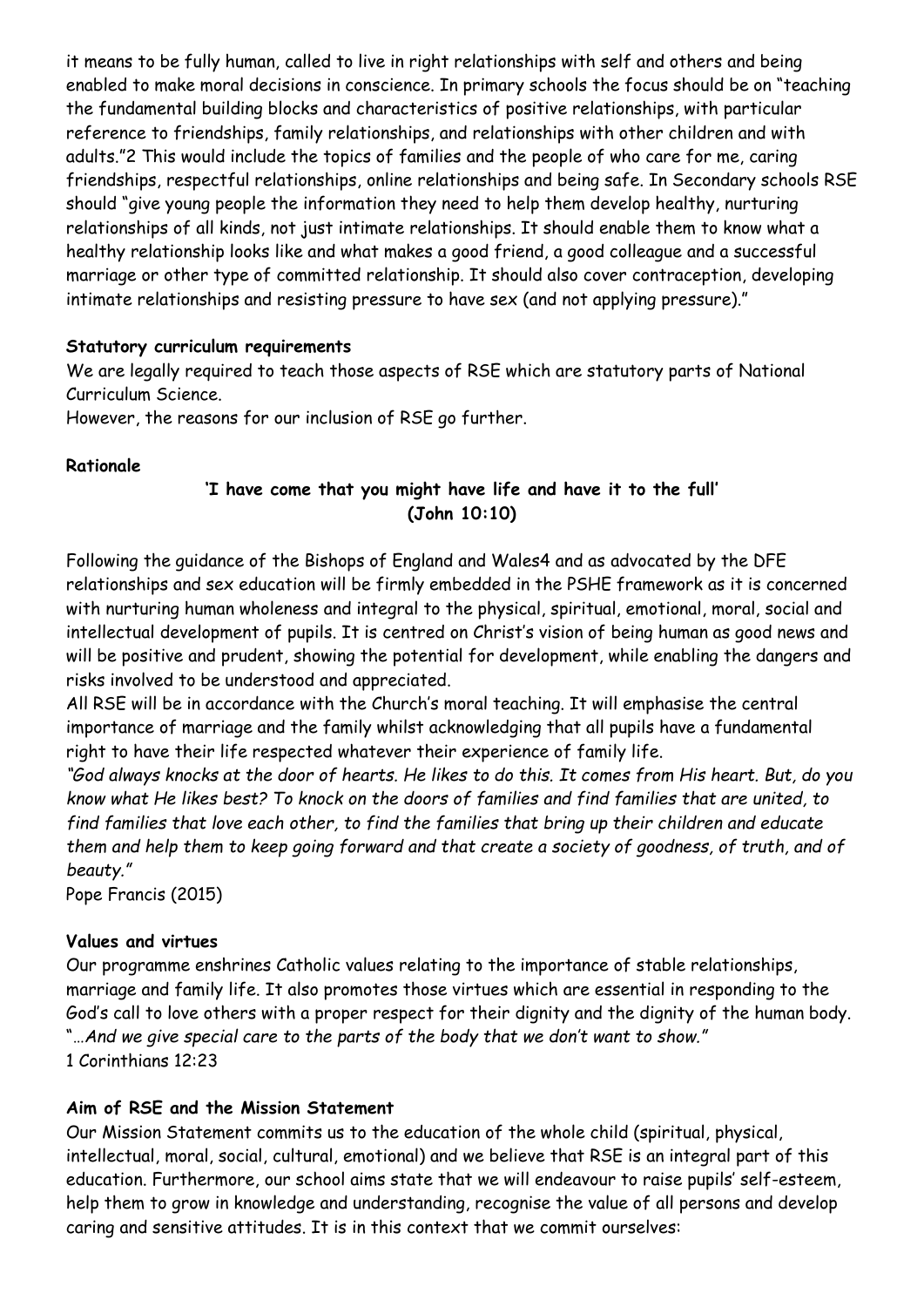In partnership with parents, to provide children and young people with a "positive and prudent sexual education"4 which is compatible with their physical, cognitive, psychological, and spiritual maturity, and rooted in a Catholic vision of education and the human person.

## **Objectives**

## To **develop the following attitudes and virtues**:

- reverence for the gift of human sexuality and fertility;
- respect for the dignity of every human being in their own person and in the person of others;
- joy in the goodness of the created world and their own bodily natures;
- responsibility for their own actions and a recognition of the impact of these on others;
- recognising and valuing their own sexual identity and that of others;
- celebrating the gift of life-long, self-giving love;
- recognising the importance of marriage and family life;
- fidelity in relationships.

## To **develop the following personal and social skills**:

• making sound judgements and good choices which have integrity, and which are respectful of the individual's commitments;

• loving and being loved, and the ability to form friendships and loving, stable relationships free from exploitation, abuse and bullying;

• managing emotions within relationships, and when relationships break down, with confidence, sensitivity and dignity;

- managing conflict positively, recognising the value of difference;
- cultivating humility, mercy and compassion, learning to forgive and be forgiven;
- developing self-esteem and confidence, demonstrating self-respect and empathy for others;

• building resilience and the ability to resist unwanted pressures, recognising the influence and impact of the media, internet and peer groups and so developing the ability to assess pressures and respond appropriately;

• being patient, delaying gratification and learning to recognise the appropriate stages in the development of relationships, and how to love chastely;

• assessing risks and managing behaviours in order to minimise the risk to health and personal integrity.

## To **know and understand:**

- $\triangleright$  the Church's teaching on relationships and the nature and meaning of sexual love;
- $\triangleright$  the Church's teaching on marriage and the importance of marriage and family life;
- $\triangleright$  the centrality and importance of virtue in guiding human living and loving;
- $\triangleright$  the physical and psychological changes that accompany puberty;
- ➢ the facts about human reproduction, how love is expressed sexually and how sexual love plays an essential and sacred role in procreation;
- $\triangleright$  how to manage fertility in a way which is compatible with their stage of life, their own values and commitments, including an understanding of the difference between natural family planning and artificial contraception;
- $\triangleright$  That there are a number of different people and organisations we can go to for help in different situations and how to contact them.

## **Outcomes**

## **INCLUSION AND DIFFERENTIATED LEARNING**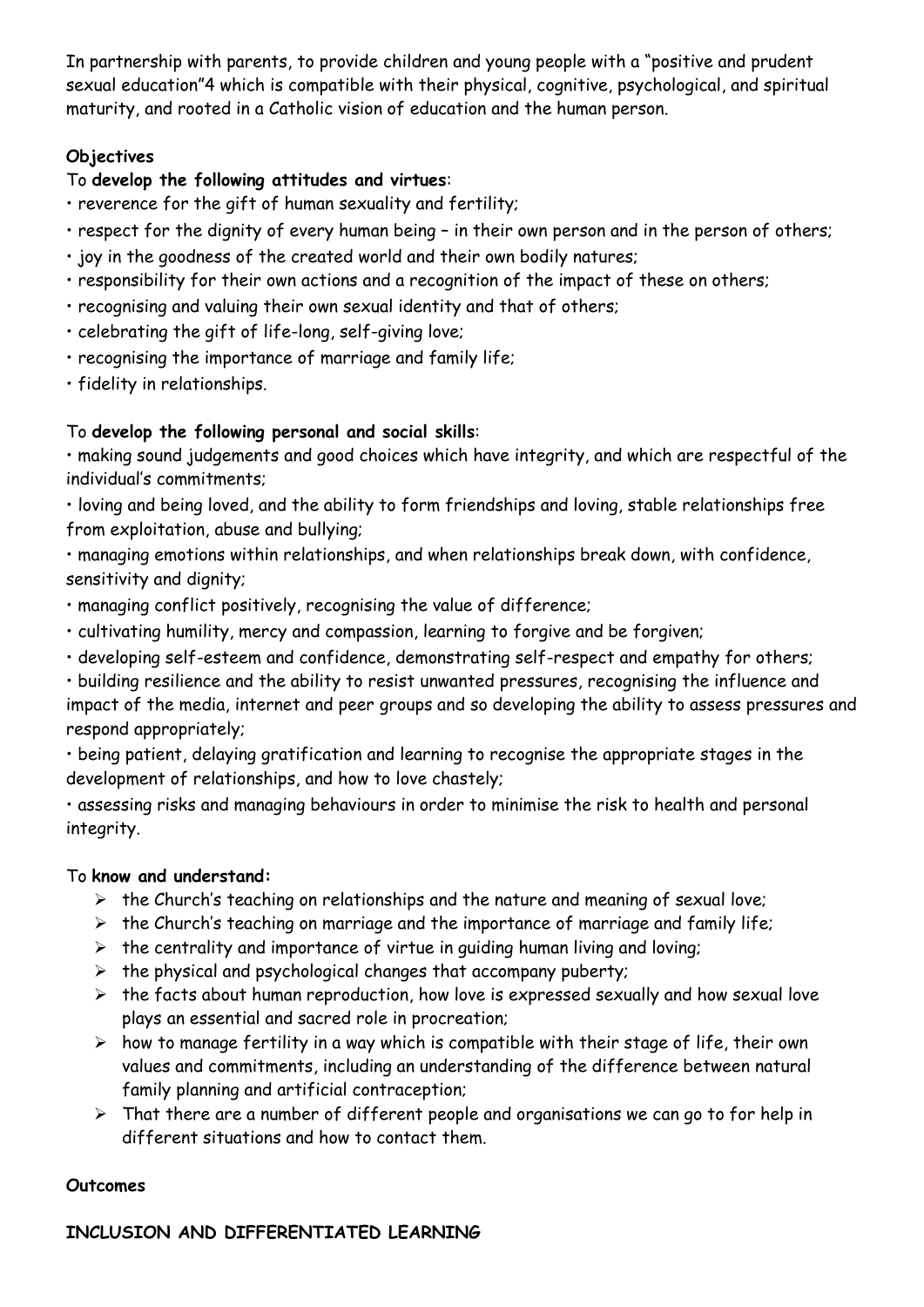We will ensure RSE is sensitive to the different needs of individual pupils in respect to pupils' different abilities, levels of maturity and personal circumstances; for example, their own sexual orientation, faith or culture and is taught in a way that does not subject pupils to discrimination. Lessons will also help children to realise the nature and consequences of discrimination, teasing, bullying and aggressive behaviours (including cyber-bullying), use of prejudice-based language and how to respond and ask for help. (In looking at these questions, it is important to draw links to the school's inclusion policy).

### **Equalities obligations**

The governing body have wider responsibilities under the Equalities Act 2010 and will ensure that our school strives to do the best for all of the pupils, irrespective of disability, educational needs, race, nationality, ethnic or national origin, pregnancy, maternity, sex, gender identity, religion or sexual orientation or whether they are looked-after children.

## **BROAD CONTENT OF RSE**

Three aspects of RSE - attitudes and values, knowledge and understanding, and personal and social skills will be provided in three inter-related ways: the whole school / ethos dimension; a crosscurricular dimension and a specific relationships and sex curriculum.

Our programme will cover… PROGRAMME / RESOURCES

Teaching strategies will include:

- $\triangleright$  establishing ground rules
- ➢ distancing techniques
- ➢ discussion
- ➢ project learning
- ➢ reflection
- ➢ experiential
- ➢ active
- ➢ brainstorming
- ➢ film & video
- $\rho$  group work
- ➢ role-play
- ➢ trigger drawings
- ➢ values clarification

#### **Ethnic and Cultural Groups**

We intend our policy to be sensitive to the needs of different ethnic groups. For some young people it is not culturally appropriate for them to be taught particular items in mixed groups. We will respond to parental requests and concerns as they arise.

#### **Pupils with Special Needs**

We will ensure that all pupils receive relationships and sex education, and we will offer provision appropriate to the particular needs of all our pupils, taking specialist advice where necessary.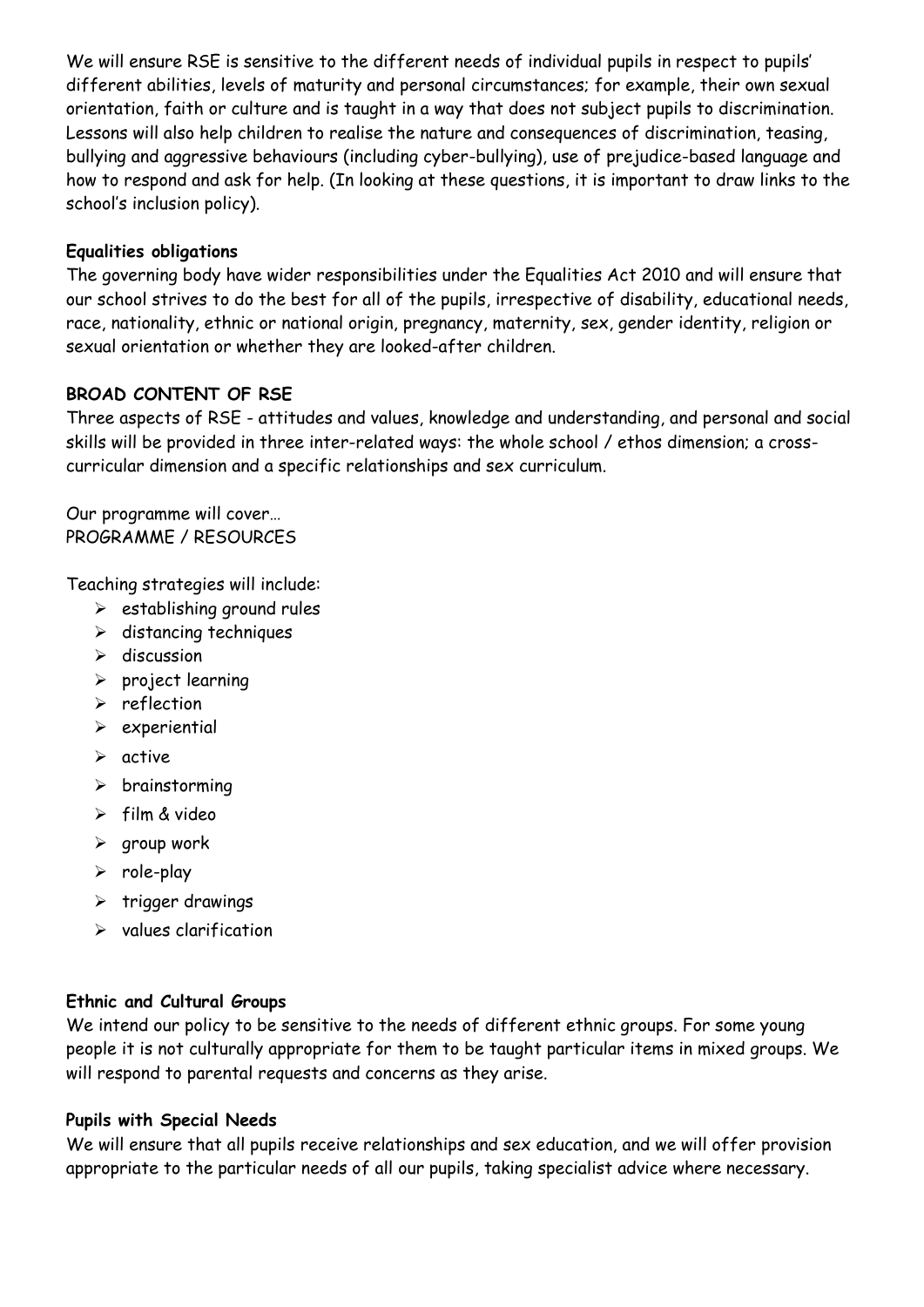Pupils will be assessed informally by the class teacher. The purpose of assessment is to ascertain levels of knowledge and understanding and this will be completed through class/individual/group discussion and written recording.

## **PARENTS AND CARERS**

We recognise that parents (and other carers who stand in their place) are the primary educators of their children. As a Catholic school, we provide the principal means by which the Church assists parents and carers in educating their children. Therefore the school will support parents and carers by providing material to be shared with their children at home and workshops to help parents/carers to find out more. Parents/carers will be informed by letter when the more sensitive aspects of RSE will be covered in order that they can be prepared to talk and answer questions about their children's learning.

Parents must be consulted before this policy is ratified by the governors. They will be consulted at every stage of the development of the RSE programme, as well as during the process of monitoring, review and evaluation. They will be able to view the resources used by the school in the RSE programme. Our aim is that, at the end of the consultation process, every parent and carer will have full confidence in the school's RSE programme to meet their child's needs. Parents continue to have *the right to withdraw* their children from Sex Education except in those elements which are required by the National Curriculum science orders. Should parents wish to withdraw their children they are asked to notify the school by contacting the headteacher. The school will provide support by providing material for parents to help the children with their learning.

We believe that the controlled environment of the classroom is the safest place for this curriculum to be followed.

Please refer to the DfE guidance Page 17 for further details on the right to be excused from sex education (commonly referred to as the right to withdraw).

## **BALANCED CURRICULUM**

Whilst promoting Catholic values and virtues and teaching in accordance with Church teaching, we will ensure that pupils are offered a balanced programme by providing an RSE programme that offers a range of viewpoints on issues.

Pupils will also receive clear scientific information as well as covering the aspects of the law pertaining to RSE (in secondary schools/academies relating to forced-marriage, female genital mutilation, abortion, the age of consent and legislation relating to equality). Knowing about facts and enabling young people to explore differing viewpoints is not the same as promoting behaviour and is not incompatible with our school's promotion of Catholic teaching.

We will ensure that pupils have access to the learning they need to stay safe, healthy and understand their rights as individuals.

## **RESPONSIBILITY FOR TEACHING THE PROGRAMME**

Responsibility for the specific relationships and sex education programme lays with the relevant curriculum staff; this includes the science, religious education, physical education, RSE and PSHE coordinators.

However, all staff will be involved in developing the attitudes and values aspect of the RSE programme. They will be role models for pupils of good, healthy, wholesome relationships as between staff, other adults and pupils. They will also be contributing to the development of pupils' personal and social skills.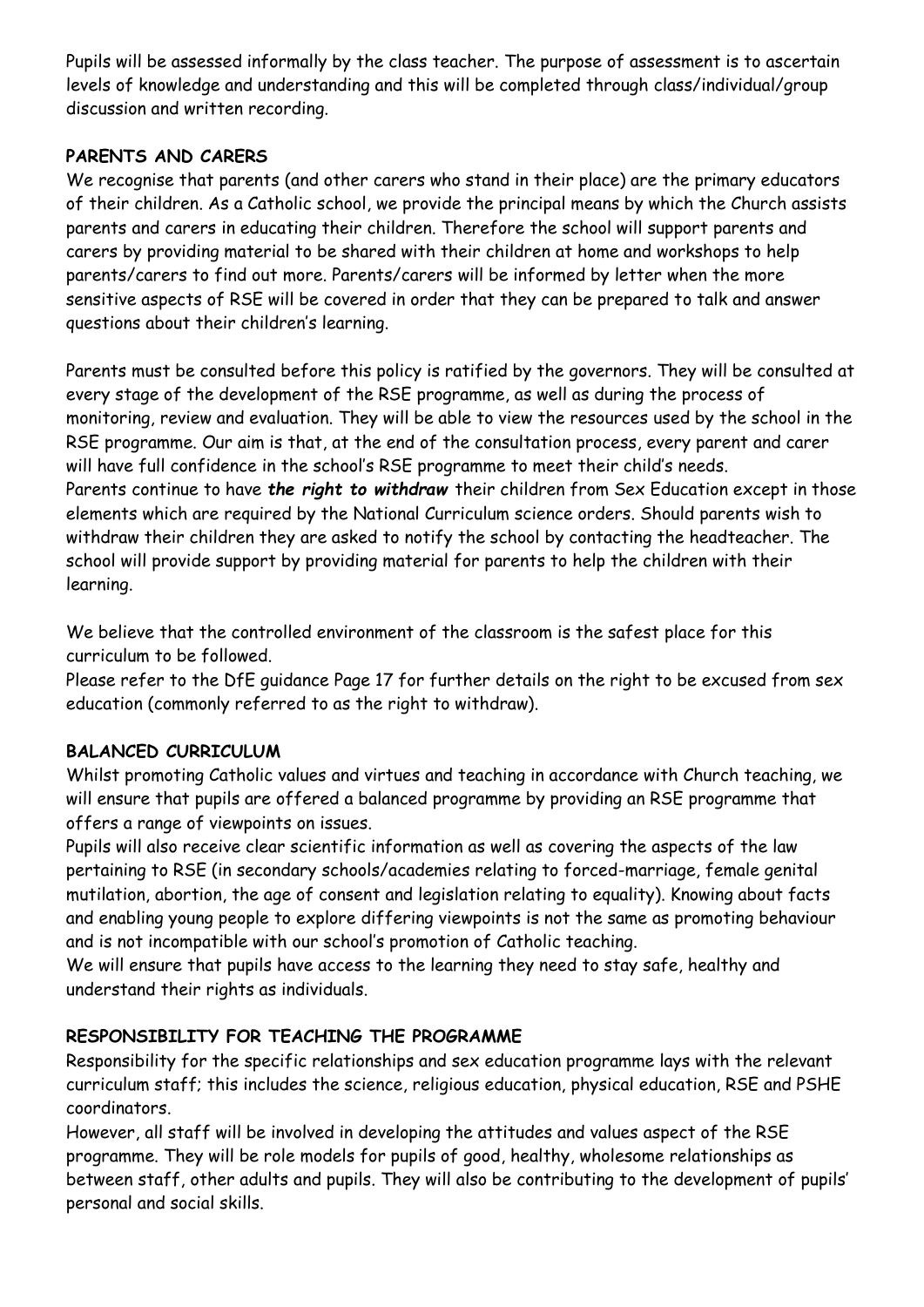### **External Visitors**

Our school may call upon help and guidance from outside agencies and health specialists to deliver aspects of RSE. Such visits will always complement the current programme and never substitute or replace teacher led sessions.

It is important that any external visitor is clear about their role and responsibility whilst they are in school delivering a session. Any visitor must adhere to our code of practice developed in line with CES guidance 'Checklist for External Speakers to Schools 5.

Health professionals should follow the school's policies, minimising the potential for disclosures or inappropriate comments using negotiated ground rules and distancing techniques as other teachers would. They will ensure that all teaching is rooted in Catholic principles and practice.

## **OTHER ROLES AND RESPONSIBILITIES REGARDING RSE**

### **Governors**

- $\triangleright$  draw up the RSE policy, in consultation with parents and teachers;
- $\triangleright$  ensure that the policy is available to parents;
- $\triangleright$  ensure that the policy is in accordance with other whole school policies, e.g., SEN, the ethos of the school and our Christian beliefs;
- $\triangleright$  ensure that parents know of their right to withdraw their children;
- $\triangleright$  establish a link governor to share in the monitoring and evaluation of the programme, including resources used;
- ➢ ensure that the policy provides proper and adequate coverage of relevant National Curriculum science topics and the setting of RSE within PSHE.

## **Headteacher**

The Head teacher takes overall delegated responsibility for the implementation of this policy and for liaison with the Governing Body, parents, the Diocesan Schools' Service and the Local Education Authority, also appropriate agencies.

## **PSHE/RSE Co-Ordinator**

The co-ordinator with the head teacher has a general responsibility for supporting other members of staff in the implementation of this policy and will provide a lead in the dissemination of the information relating to RSE and the provision of in-service training.

## **All Staff**

RSE is a whole school issue.

All teachers have a responsibility of care; as well as fostering academic progress they should actively contribute to the guardianship and guidance of the physical, moral and spiritual well-being of their pupils. Teachers will be expected to teach RSE in accordance with the Catholic Ethos of the school. Appropriate training will be made available for all staff teaching RSE.

All staff have been included in the development of this policy and all staff should be aware of the policy and how it relates to them.

## **RELATIONSHIP TO OTHER POLICIES AND CURRICULUM SUBJECTS**

This RSE policy is to be delivered as part of the PSHE framework. It includes guidelines about pupil safety and is compatible with the school's other policy documents (for example, Bullying policy, Safeguarding Policy etc)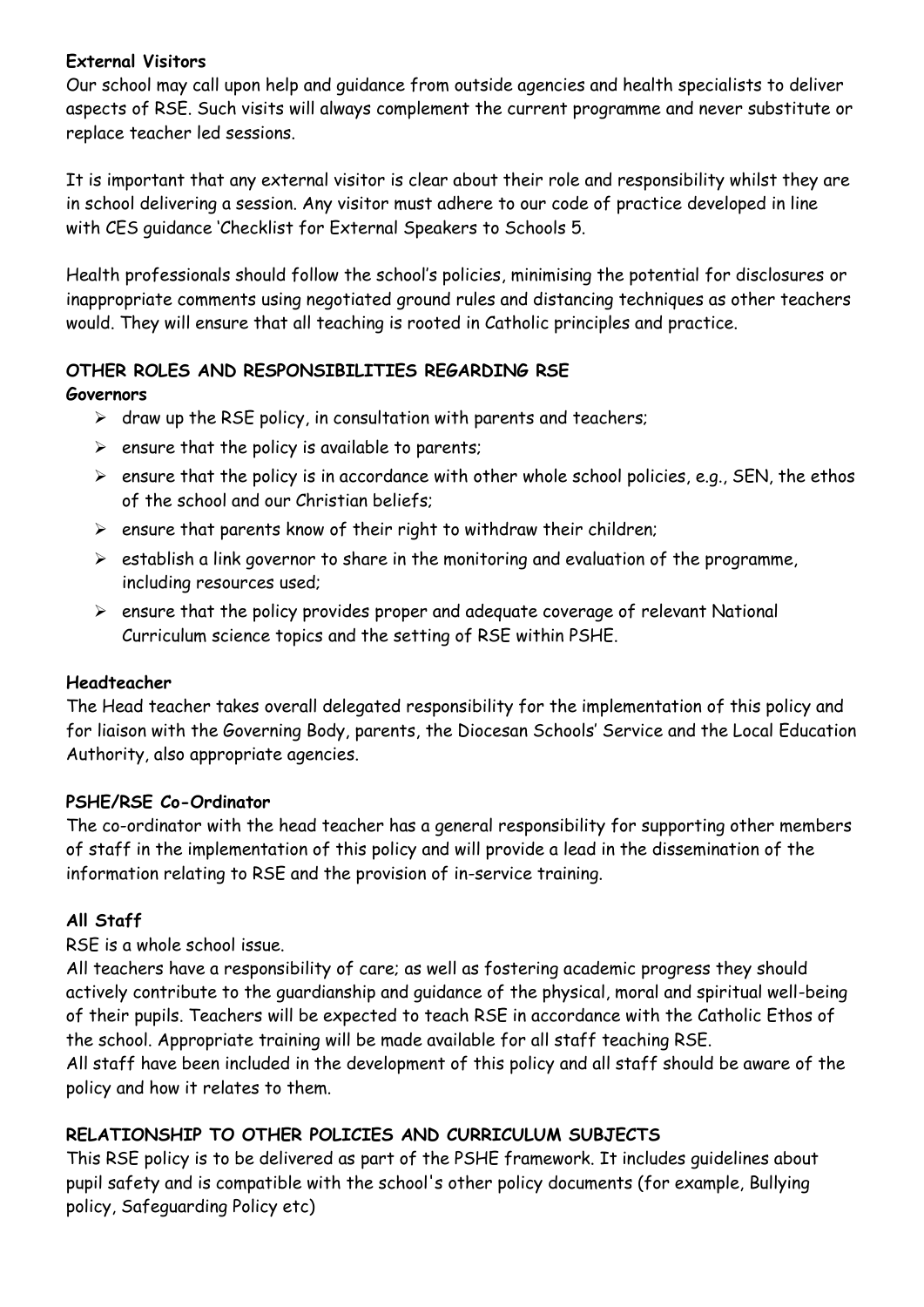Pupils with particular difficulties whether of a physical or intellectual nature will receive appropriately differentiated support in order to enable them to achieve mature knowledge, understanding and skills. Teaching methods will be adapted to meet the varying needs of this group of pupils.

Learning about RSE in PSHE classes will link to/complement learning in those areas identified in the RSE audit.

## **CHILDREN'S QUESTIONS**

The governors want to promote a healthy, positive atmosphere in which RSE can take place. They want to ensure that pupils can ask questions freely, be confident that their questions will be answered, and be sure that they will be free from bullying or harassment from other children and young people.

## **Controversial or Sensitive issues**

There will always be sensitive or controversial issues in the field of RSE. These may be matter of maturity, of personal involvement or experience of children, of disagreement with the official teaching of the Church, of illegal activity or other doubtful, dubious or harmful activity. The governors believe that children are best educated, protected from harm and exploitation by discussing such issues openly within the context of the RSE programme.

The use of ground rules, negotiated between teachers and pupils, will help to create a supportive climate for discussion. (See also Relationships Education, Relationships and Sex Education (RSE) and Health Education, Managing difficult questions, Page 23 for more detail)

Some questions may raise issues which it would not be appropriate for teachers to answer during ordinary class time, e.g., where a child or young person's questions hints at abuse, is deliberately tendentious or is of a personal nature.

## **SUPPORTING CHILDREN AND YOUNG PEOPLE WHO ARE AT RISK**

Children will also need to feel safe and secure in the environment in which RSE takes place. Effective RSE will provide opportunities for discussion of what is and is not appropriate in relationships. Such discussion may well lead to disclosure of a safeguarding issue.

Teachers will need to be aware of the needs of their pupils and not let any fears and worries go unnoticed.

Where a teacher suspects that a child or young person is a victim of or is at risk of abuse they are required to follow the school's safeguarding policy and immediately inform the designated senior member of staff responsible.

## **Confidentiality and Advice**

All governors, all teachers, all support staff, all parents and all pupils must be made aware of this policy, particularly as it relates to issues of advice and confidentiality.

All lessons, especially those in the RSE programme, will have the best interests of pupils at heart, enabling them to grow in knowledge and understanding of relationships and sex, developing appropriate personal and social skills and becoming appreciative of the values and attitudes which underpin the Christian understanding of what it means to be fully human.

Pupils will be encouraged to talk to their parents/carers about the issues which are discussed in the programme. Teachers will always help pupils facing personal difficulties.

## **Safeguarding Procedures**

If a teacher has any concerns re the welfare of a particular child then that teacher will make a dated note of their worries and liaise with the nominated persons on the staff. Any information thus obtained will be regarded as strictly confidential and will be passed to staff on a need to